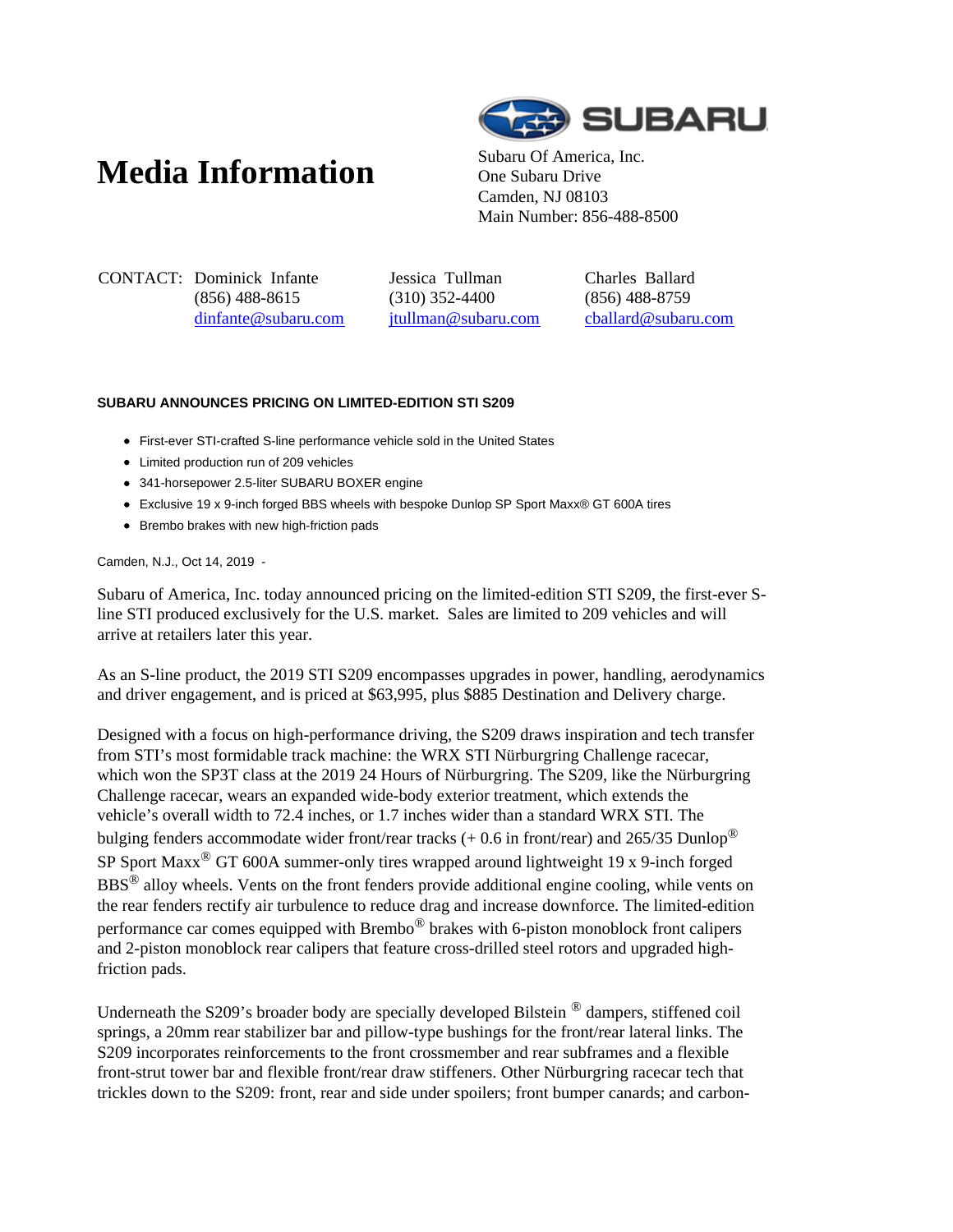fiber roof panel and rear wing.

A reworked version of the legendary EJ25 2.5-liter turbocharged BOXER engine propels the S209. Featuring an STI turbocharger manufactured by HKS®,the EJ25 serves up 341 horsepower at 6,400 rpm, thanks in part to a larger turbine and compressor (up 6 and 8 percent, respectively, compared to WRX STI) as well as maximum boost pressure that has been increased to 18.9 psi (16.2 psi for WRX STI). The enhanced BOXER engine also receives a notable bump in midrange torque – 330 lb.-ft. at 3,600 rpm – delivering higher corner exit speeds when driving on track.

For ultimate driver engagement, the S209 comes exclusively with a close-ratio 6-speed manual transmission that routes power to a full-time Subaru Symmetrical All-Wheel Drive system with front/rear limited-slip differentials, a Driver Controlled Center Differential (DCCD), Active Torque Vectoring and Multi-Mode Vehicle Dynamics Control. A recalibrated SI-Drive system offers three modes: Intelligent (I) for improved fuel economy and smoother power control; Sport (S) for optimized power balance between response and control; and Sport Sharp (S#) for achieving the best acceleration times. STI engineers recommend Sport over Sport Sharp for circuit driving, as the less aggressive throttle map allows for greater driver control.

To feed more air to the EJ25, the S209 uses a high-flow intake system featuring a new intake duct, induction box with conical air filter and silicone turbo inlet duct. As a nod to the 2004-07 WRX STI, the S209 is fitted with an intercooler water spray system that lowers intercooler temperature via manually operated steering-wheel paddles. More air demands more fuel, so the S209 receives a new high-flow fuel pump, larger fuel injectors and an STI-tuned engine control module. Highperformance mufflers deliver 17-percent less airflow resistance while larger hand-polished stainless-steel exhaust tips – 101mm in diameter – deliver aggressive appearance and acoustics.

The S209 receives multiple tweaks to elevate it from other STI sedans. An STI badge replaces the traditional Subaru star cluster on the center of the D-shape steering wheel, which is wrapped in Ultrasuede<sup>®</sup> with silver stitching, a treatment that carries over to the lid of the center console storage box. An S209 serial number badge resides on the center console and in the engine compartment. Inside, an S209 badge adorns the passenger-side dash and the S209 logo is embossed on the headrests as well as STI logo embroidered on the seat backs of the Recaro® front bucket seats, which feature new silver-hued inserts. Outside, special S209 badges are affixed to the front grille and fenders as well as the rear decklid.

Only 209 of the STI S209 will be built, earmarked exclusively for the U.S. Available exterior color/BBS wheel combinations will be WR Blue Pearl/matte gray wheels and Crystal White Pearl/matte gold wheels.

## **About Subaru Tecnica International, Inc.**

Subaru Tecnica International Inc. (STI), a wholly owned subsidiary of Subaru Corporation of Japan, was established to undertake the motorsports activities of Subaru. Today STI's core businesses are supplying motorsports base vehicles and competition parts; planning, tuning and developing Subaru Limited Edition models; planning and selling accessories; and tuning parts for auto enthusiasts worldwide. Through these operations, STI aims to provide special satisfaction to its many Subaru fans.

## **About Subaru of America, Inc.**

Subaru of America, Inc. (SOA) is a wholly owned subsidiary of Subaru Corporation of Japan. Headquartered at a zero-landfill office in Camden, N.J., the company markets and distributes Subaru vehicles, parts and accessories through a network of more than 630 retailers across the